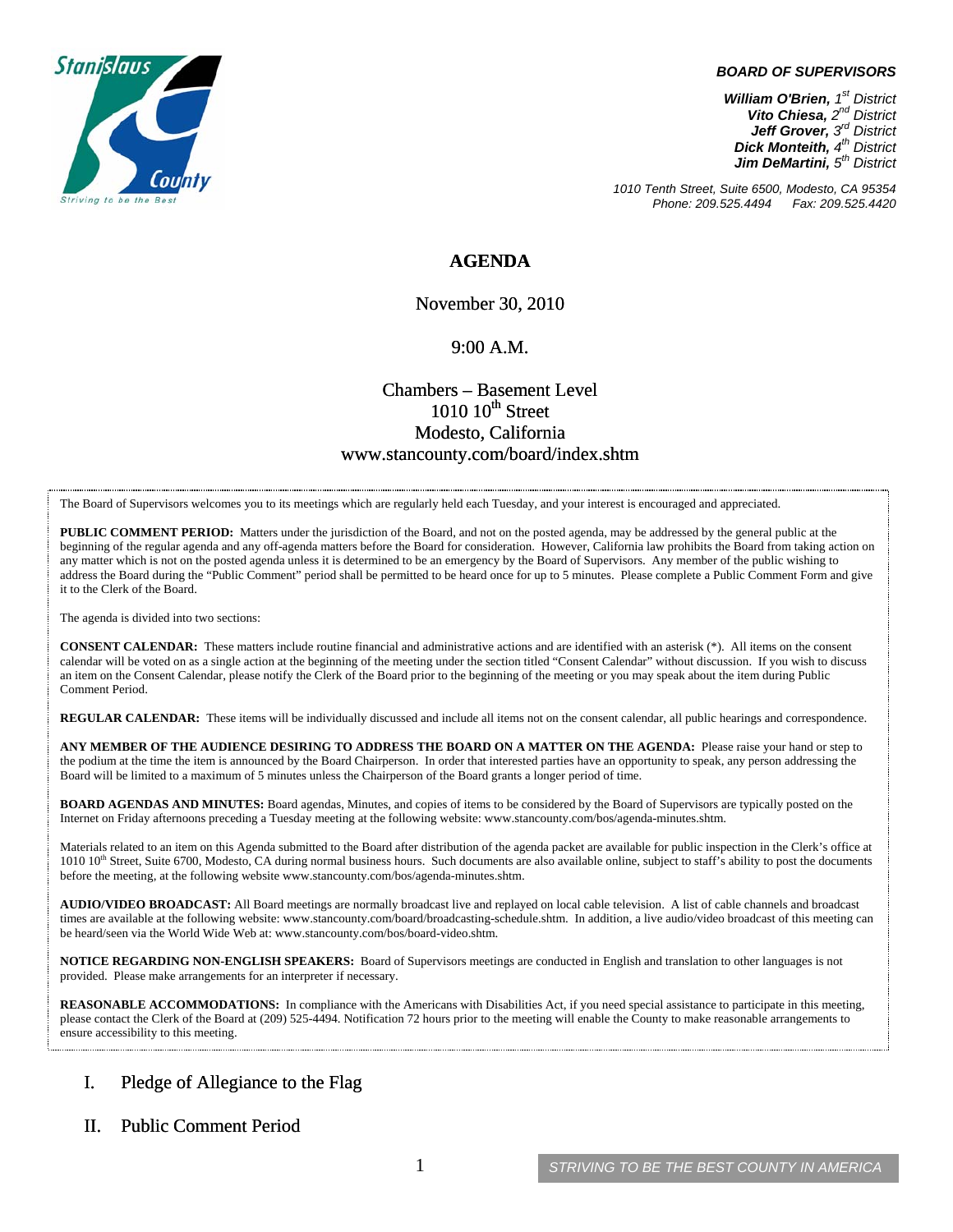## III. Consent Calendar

# IV. Agenda Items

- A. Miscellaneous
- \* 1. Approval of the Minutes for November 9, 2010 ([View Item\)](http://www.stancounty.com/bos/minutes/2010/min11-09-10.pdf)<br>\* 2 Approval of Appointment of Judith Lapping and Blanca R
- 2. Approval of Appointment of Judith Lanning and Blanca Rivera to the Stanislaus Economic Development and Workforce Alliance Youth Advisory Council ([View Item\)](http://www.stancounty.com/bos/agenda/2010/20101130/A02.pdf)
- \* 3. Acceptance of the Resignation of Brian Domyan from the Western Hills Water District Board of Directors ([View Item\)](http://www.stancounty.com/bos/agenda/2010/20101130/A03.pdf)
	- 4. Approval to Accept the Clerk-Recorder's Certified Statement of the Results of the Gubernatorial General Election Held Tuesday, November 2, 2010, and Declare the Results ([View Item\)](http://www.stancounty.com/bos/agenda/2010/20101130/A04.pdf)
- B. Chief Executive Office
- 1. Approval of Agreements with Various Providers of Mental Health Services for Fiscal Year 2010-2011 – Behavioral Health and Recovery Services ([View Item\)](http://www.stancounty.com/bos/agenda/2010/20101130/B01.pdf)
- \* 2. Approval to Accept the Eleventh Update on the Immediate Action Plan to Secure the Men's Honor Farm in Accordance with Public Contract Code Section 22050 for the Abatement, Demolition and Clean-Up of the Destroyed Barracks – Chief Executive Office ([View Item\)](http://www.stancounty.com/bos/agenda/2010/20101130/B02.pdf)
- \* 3. Approval to Extend the Expiration Date of the Current Memorandum of Understanding Between the County of Stanislaus and the California Nurses' Association from February 28, 2011 to June 30,  $2012$  – Chief Executive Office ([View Item\)](http://www.stancounty.com/bos/agenda/2010/20101130/B03.pdf)
- \* 4. Approval to Modify and Expand the Stanislaus County Job Sharing Policy for Unrepresented Confidential and Management Employees to Represented Employees – Chief Executive Office ([View Item\)](http://www.stancounty.com/bos/agenda/2010/20101130/B04.pdf)
- \* 5. Consideration of the Stanislaus Child Development Local Planning Council 2010 Child Care Needs Assessment – Community Services Agency ([View Item\)](http://www.stancounty.com/bos/agenda/2010/20101130/B05.pdf)
- \* 6. Approval to Adopt the Recommended Decision of the Nuisance Abatement Hearing Board Regarding the Cost Accounting to Abate the Nuisance at 1219 Imperial Avenue, Modesto, California, Case Number CE 09-0731 – Environmental Resources ([View Item\)](http://www.stancounty.com/bos/agenda/2010/20101130/B06.pdf)
- \* 7. Approval to Adopt the Recommended Decision of the Nuisance Abatement Hearing Board Regarding CE No. 10-0366 at 1209 Sam Avenue, Modesto, California – Environmental Resources ([View Item\)](http://www.stancounty.com/bos/agenda/2010/20101130/B07.pdf)
- \* 8. Approval to Close the Health Services Agency Clinic and Pharmacy Operations from 8:00 a.m. Through 12:00 p.m. on December 24, 2010 – Health Services Agency ([View Item\)](http://www.stancounty.com/bos/agenda/2010/20101130/B08.pdf)
- \* 9. Approval to Use \$76,105 of Fire Warden Public Facilities Fees (PFF) Funding for the Purchase of a Regional Fire Records Management System – Office of Emergency Services/Fire Warden ([View Item\)](http://www.stancounty.com/bos/agenda/2010/20101130/B09.pdf)
- \* 10. Approval of the Development Plans and Schedules for Woodward Reservoir Regional Park and Modesto Reservoir Regional Park Sewer System Management Plans – Parks and Recreation ([View Item\)](http://www.stancounty.com/bos/agenda/2010/20101130/B10.pdf)
- \* 11. Approval for the Stanislaus County District Attorney Victim Services Unit to Have Exclusive Use of the Courthouse Lawn and the Victim's Garden of Healing on Wednesday, December 8, 2010, for their 13th Annual Homicide Victims' Memorial Tree Lighting and Candlelight Vigil – Parks and Recreation ([View Item\)](http://www.stancounty.com/bos/agenda/2010/20101130/B11.pdf)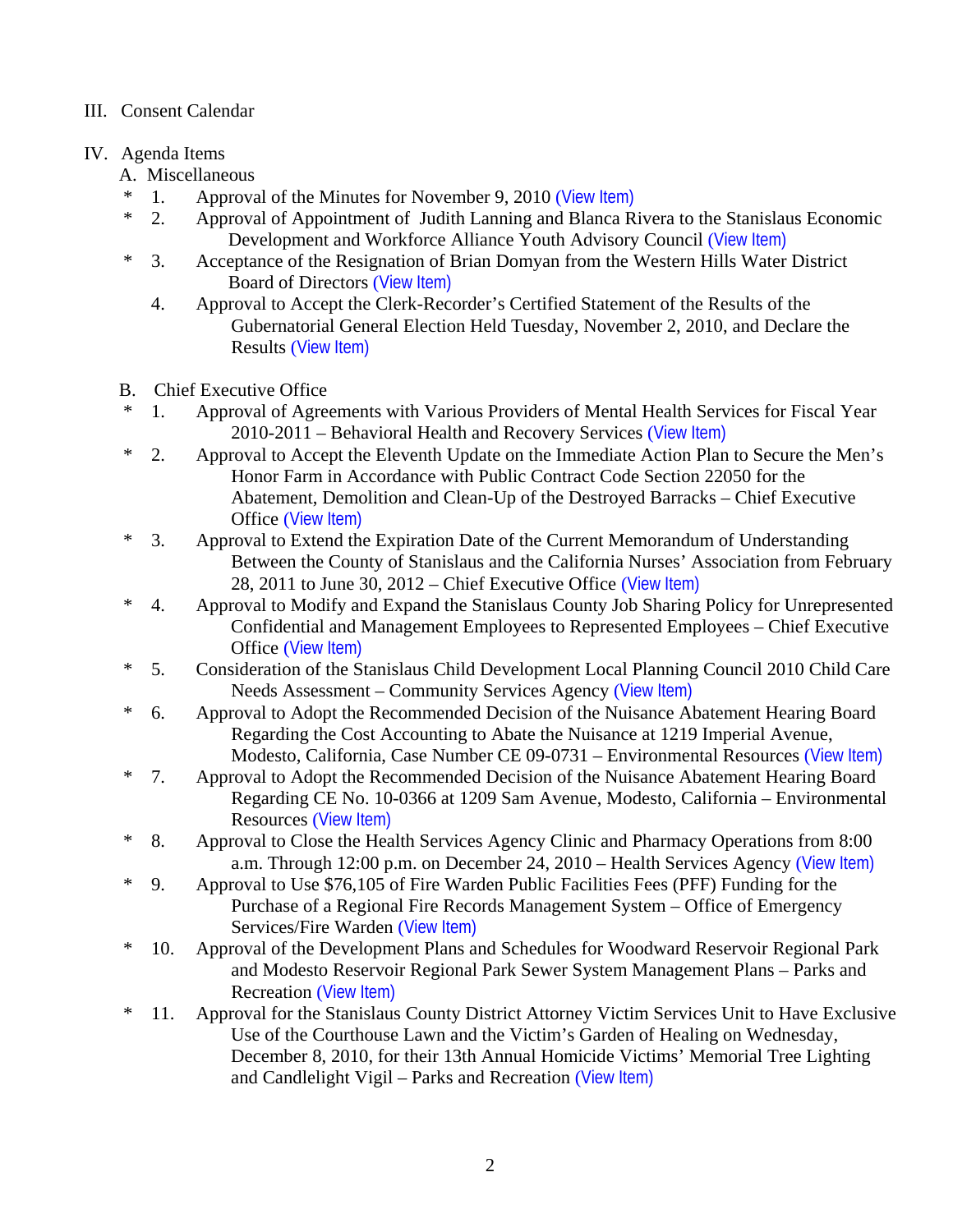- \* 12. Approval of the Woodward Reservoir Regional Park Improvement Project and Expenditure in the Amount of \$176,492 Pursuant to the Roberti-Z'berg-Harris Block Grant Program in the California Clean Water, Clean Air, Safe Neighborhood Parks, and Coastal Protection Bond Act of 2002 – Parks and Recreation ([View Item\)](http://www.stancounty.com/bos/agenda/2010/20101130/B12.pdf)
- \* 13. Acceptance of the Stanislaus County Treasury Pool's October 2010 Monthly Investment Report – Treasurer-Tax Collector ([View Item\)](http://www.stancounty.com/bos/agenda/2010/20101130/B13.pdf)
- \* 14. Approval of Proposed Policies Regarding the Designation of In-House and Contractual Janitorial Services Provided to County Departments Based Upon a Clear Definition of Core Service Areas – General Services Agency ([View Item\)](http://www.stancounty.com/bos/agenda/2010/20101130/B14.pdf)
- C. Department of Public Works
- 1. Approval to Introduce and Waive the First Reading of an Ordinance Adopting Title 11.08.130, of the Stanislaus County Code, Adding a Tow-Away Zone on Various County Roadways Beginning in the Turlock Area ([View Item\)](http://www.stancounty.com/bos/agenda/2010/20101130/C01.pdf)
- \* 2. Approval to Introduce and Waive the First Reading of an Ordinance to Amend Title 11, Section 11.08.070, of the Stanislaus County Code, Amending a No Parking Zone on Marshall Street in the Stanislaus County, Turlock Area ([View Item\)](http://www.stancounty.com/bos/agenda/2010/20101130/C02.pdf)
- \* 3. Approval to Award the Construction Contract for the Heron Point Boat Launching Facility to Ross F. Carroll, Inc. of Oakdale, California ([View Item\)](http://www.stancounty.com/bos/agenda/2010/20101130/C03.pdf)
- \* 4. Approval to Revise the Project Budget for the Ladd Road at McHenry Avenue Intersection Improvement Project ([View Item\)](http://www.stancounty.com/bos/agenda/2010/20101130/C04.pdf)
- \* 5. Approval to Summarily Vacate a Portion of "I" Street, South of Lake Road and North of 4th Street, Located in the Community of Hickman ([View Item\)](http://www.stancounty.com/bos/agenda/2010/20101130/C05.pdf)
- D. Department of Planning and Community Development
- \* 1. Approval to Set a Public Hearing for December 21, 2010, at 6:40 p.m., to Consider Planning Commission's Recommendation for Denial of General Plan Amendment No. 2010-02, Rezone Application No. 2010-02, and Vesting Tentative Subdivision Map, 2010-01, Del Rio Villas ([View Item\)](http://www.stancounty.com/bos/agenda/2010/20101130/D01.pdf)
- E. County Counsel
- V. Scheduled Matters
- VI. Correspondence
	- 1. This Board has received a letter from the California Department of Finance regarding Chapter 21, Statutes of 2009, which requires redevelopment agencies to transfer a portion of property tax revenues to K-12 schools during the 2010-2011 fiscal year via the Supplemental Educational Revenue Augmentation Funds (SERAF).

(Recommendation: Refer to the Stanislaus County Redevelopment Agency and the Auditor-Controller.) ([View Item\)](http://www.stancounty.com/bos/agenda/2010/20101130/Corr01.pdf)

2. This Board has received a letter from John B. Sanfilippo & Son, Inc. regarding the closure of its Orchard Valley Harvest facility at 736 Mariposa Road, Suite A, Modesto, CA with permanent lay offs beginning on January 14, 2011, per the Worker Adjustment and Retraining Notification (WARN) Act.

(Recommendation: Refer to the Alliance Worknet and the Stanislaus Economic Development and Workforce Alliance.) ([View Item\)](http://www.stancounty.com/bos/agenda/2010/20101130/Corr02.pdf)